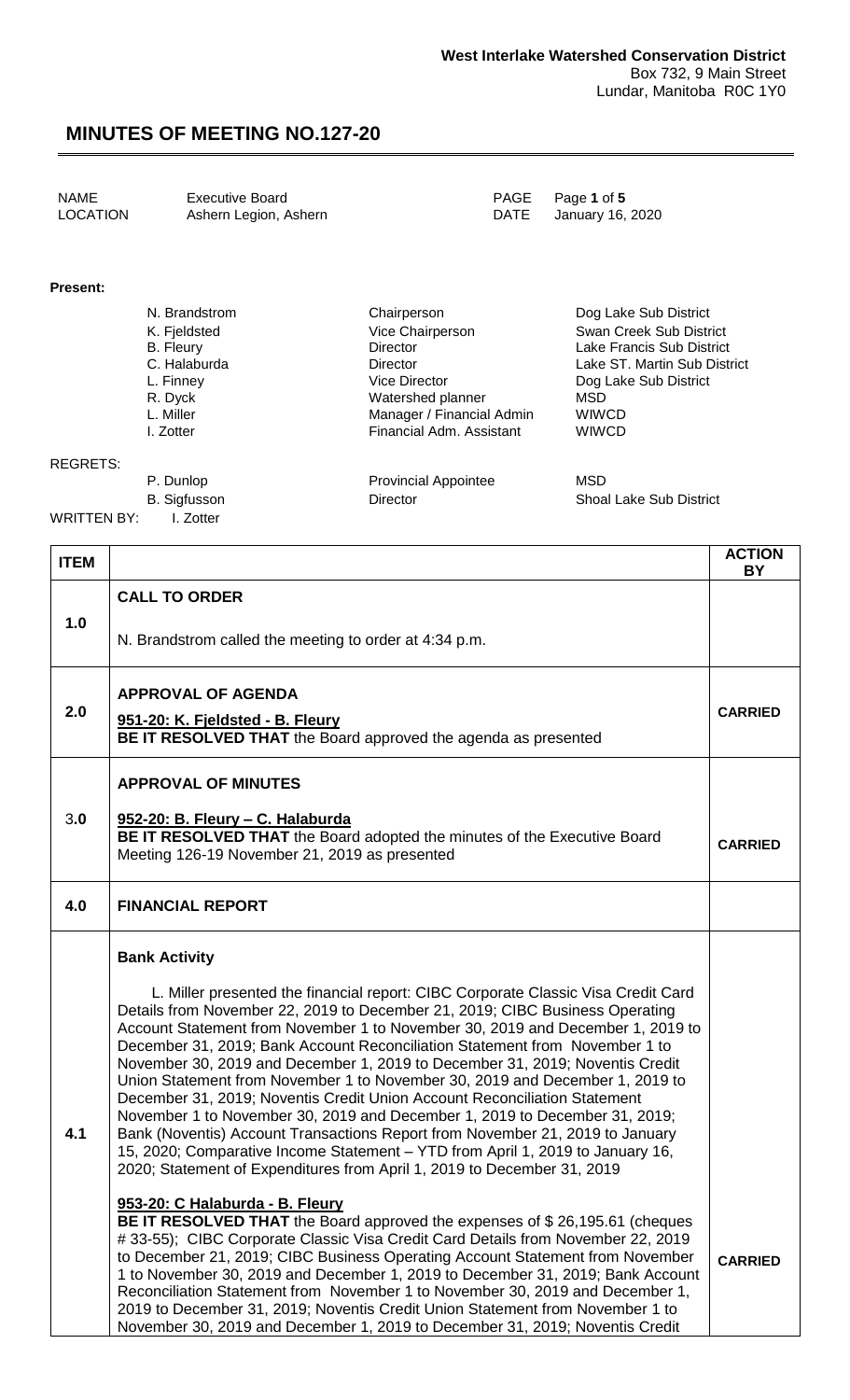| <b>NAME</b><br><b>LOCATION</b> | <b>Executive Board</b><br>Ashern Legion, Ashern                                                                                                                                                                                                                                                                                                                    | PAGE<br><b>DATE</b> | Page 2 of 5<br>January 16, 2020 |                |
|--------------------------------|--------------------------------------------------------------------------------------------------------------------------------------------------------------------------------------------------------------------------------------------------------------------------------------------------------------------------------------------------------------------|---------------------|---------------------------------|----------------|
|                                | Union Account Reconciliation Statement November 1 to November 30, 2019 and<br>December 1, 2019 to December 31, 2019; Bank (Noventis) Account Transactions<br>Report from November 21, 2019 to January 15, 2020; Comparative Income Statement<br>- YTD from April 1, 2019 to January 16, 2020; Statement of Expenditures from April 1,<br>2019 to December 31, 2019 |                     |                                 |                |
| 5.0                            | <b>SUB DISTRICT RECOMMENDATIONS</b><br>Annual General Meeting will take place on January 16, 2020 at Ashern Legion in Ashern<br>at 5:30 p.m. Supper will be served at 6:00 p.m.                                                                                                                                                                                    |                     |                                 |                |
| 6.0                            | <b>OLD BUSINESS</b>                                                                                                                                                                                                                                                                                                                                                |                     |                                 |                |
| 6.1                            | Integrated Watershed Management plan (IWMP)<br>No update presented at this time. Next PMT meeting tentatively scheduled on January<br>29, 2020 at 9:00 a.m.                                                                                                                                                                                                        |                     |                                 |                |
| 6.2                            | <b>Winter Watering System Applications</b><br>Two previously approved applicants withdrew their applications.<br>Two projects are in the progress, scheduled to be completed before March 31, 2020.                                                                                                                                                                |                     |                                 |                |
| 6.3                            | <b>Hatchery Drain</b><br>Installation of Spawning Shoals will begin after the Final Approval from the Province.                                                                                                                                                                                                                                                    |                     |                                 |                |
| 6.4                            | <b>Policy</b><br>The Board reviewed the final version of the WIWCD Manual Policy, Sections 4.1, 4.2<br>and 4.3.<br>954-20: C. Halaburda - K. Fjeldsted<br>BE IT RESOLVED THAT the Board adopted the WIWCD Manual Policy, Sections 4.1<br>$-4.3.$                                                                                                                   |                     |                                 | <b>CARRIED</b> |
| 6.5                            | <b>Bank</b><br>CIBC Bank account not closed. Transition to the Noventis Credit Union branch in Lundar<br>is almost completed.                                                                                                                                                                                                                                      |                     |                                 |                |
| 6.6                            | <b>Conservation Trust Fund / Trees</b><br>The WIWCD received 562 applications for the Tree Order. Approximate number of<br>ordered trees is 10531 and 240 packages of wild flowers.                                                                                                                                                                                |                     |                                 |                |
| 6.7                            | <b>Cover Crops / Conservation Trust</b><br>Letter of Intent (LOI) for the Soil Health category accepted by the Conservation Trust,<br>\$100,000.00 requested. The proposal must be submitted by January 24, 2020.<br>The intake for LOI for the Watershed Category was announced on January 10, 2020.                                                              |                     |                                 |                |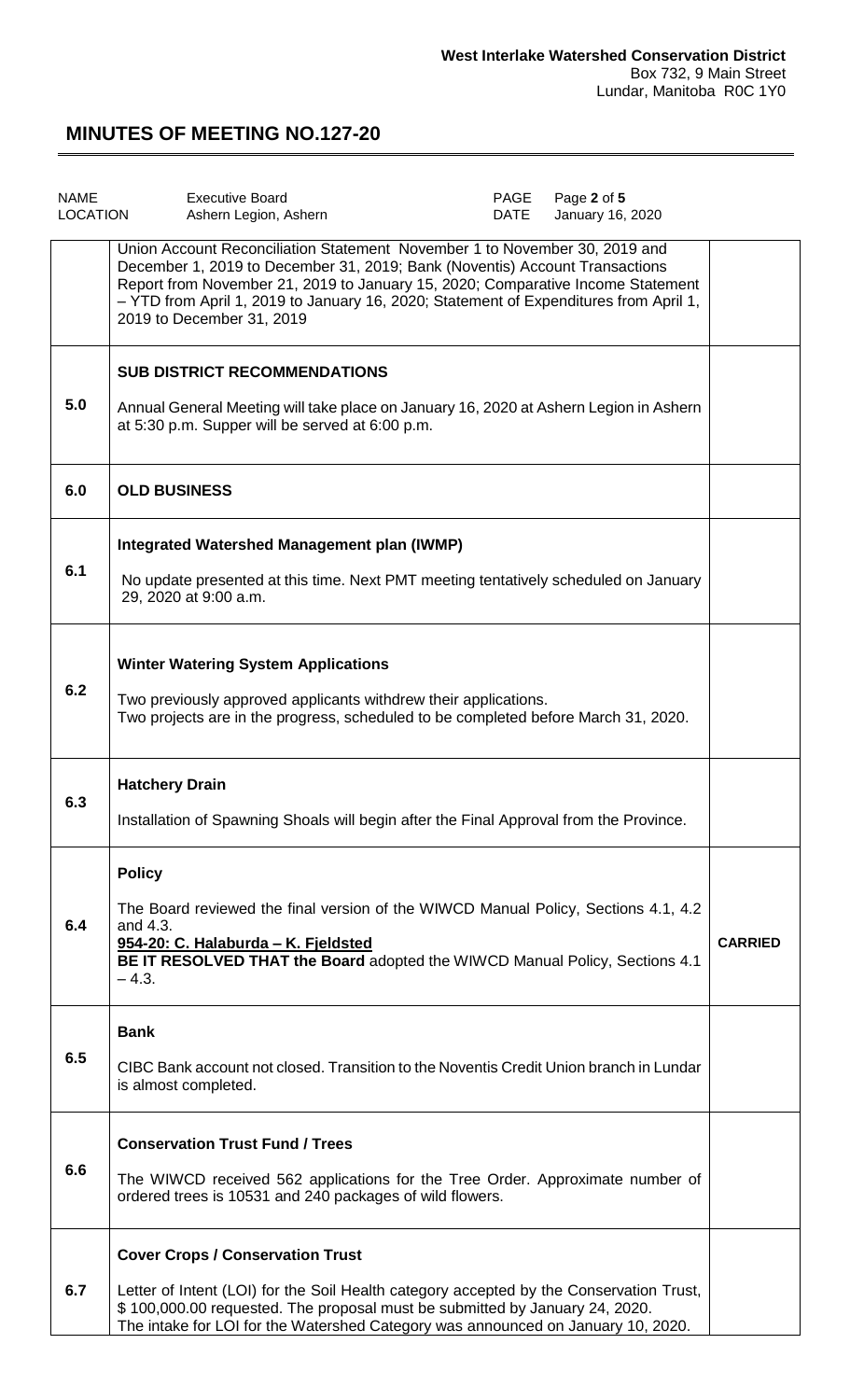| <b>NAME</b><br><b>LOCATION</b> | <b>Executive Board</b><br>Ashern Legion, Ashern                                                                                                                                                                                                                                                                                                                                                                                                                                                                                                                                                                                                                                                                                                                                                                                                                                                                                                                                                                                                                                                                                                                                                                                                                         | PAGE<br><b>DATE</b> | Page 3 of 5<br>January 16, 2020 |                                                                      |
|--------------------------------|-------------------------------------------------------------------------------------------------------------------------------------------------------------------------------------------------------------------------------------------------------------------------------------------------------------------------------------------------------------------------------------------------------------------------------------------------------------------------------------------------------------------------------------------------------------------------------------------------------------------------------------------------------------------------------------------------------------------------------------------------------------------------------------------------------------------------------------------------------------------------------------------------------------------------------------------------------------------------------------------------------------------------------------------------------------------------------------------------------------------------------------------------------------------------------------------------------------------------------------------------------------------------|---------------------|---------------------------------|----------------------------------------------------------------------|
| 6.8                            | <b>Advertisement / Truck</b><br>The Board presented with an estimate to update mapping website. Request for a quote<br>to update regular WIWCD website due to name change submitted. Subject is tabled to<br>next Executive Meeting.                                                                                                                                                                                                                                                                                                                                                                                                                                                                                                                                                                                                                                                                                                                                                                                                                                                                                                                                                                                                                                    |                     |                                 |                                                                      |
| 6.9                            | Northwest Interlake Integrated Watershed Management Plan (IWMP)<br><b>Tabled</b>                                                                                                                                                                                                                                                                                                                                                                                                                                                                                                                                                                                                                                                                                                                                                                                                                                                                                                                                                                                                                                                                                                                                                                                        |                     |                                 |                                                                      |
| 7.0                            | <b>NEW BUSINESS</b>                                                                                                                                                                                                                                                                                                                                                                                                                                                                                                                                                                                                                                                                                                                                                                                                                                                                                                                                                                                                                                                                                                                                                                                                                                                     |                     |                                 |                                                                      |
| 7.1                            | Name change<br>1-20: C. Halaburda - B. Fleury<br>BE IT RESOLVED THAT under proclamation of the Watershed Districts Act, all<br>conservation districts in Manitoba will transition to become watershed districts, and that<br>the West Interlake Watershed Conservation District will now be called the West<br>Interlake Watershed District, effective on this January 16, 2020<br>2-20: B. Fleury - C. Halaburda<br><b>BE IT RESOLVED THAT</b> the board of the West Interlake Watershed District authorize<br>the financial administrator to change the business number from the West Interlake<br>Watershed Conservation District to the West Interlake Watershed District.<br>3-20: B. Fleury - K. Fjeldsted<br><b>BE IT RESOLVED THAT</b> the board of the West Interlake Watershed District authorize<br>the financial administrator to change the charitable number from the West Interlake<br>Watershed Conservation District to the West Interlake Watershed District.<br>4-20: B. Fleury - C. Halaburda<br>BE IT RESOLVED THAT the board of the West Interlake Watershed District authorize<br>the following staff Linda Miller and the board members Kris Fjeldsted and Brian<br>Sigfusson as signing authorities for the West Interlake Watershed District. |                     |                                 | <b>CARRIED</b><br><b>CARRIED</b><br><b>CARRIED</b><br><b>CARRIED</b> |
| 7.2                            | <b>Siglunes Project</b><br>The WIWD received an email from landowners affected around the Siglunes Creeks<br>with a request to take over the administration of the current Ducks Unlimited (Du) Dike<br>on Siglunes Creeks. The board reviewed the request and decided that the meeting<br>with landowners and DU representative should be arranged first, in order for the<br>Board of WIWD to make a decision on this matter.<br>The WIWD also was approached by T. Teetaert, Natural Area Manager, Nature<br>Conservancy of Canada (NCC), regarding potential land donation to NCC in the Steep<br>Rock area and an inquiry, if the WIWD would have any interest in helping to fund the<br>project. NCC will need to raise approximately \$40,000.00 to secure donated property.<br>The Board would like to arrange a meeting with T. Teetaert to discuss this matter.<br>Staff to set up these meetings.                                                                                                                                                                                                                                                                                                                                                            |                     |                                 |                                                                      |
| 7.3                            | <b>Budget 2020-2021</b><br>The Board presented with 2020-2021 Interim Budget.                                                                                                                                                                                                                                                                                                                                                                                                                                                                                                                                                                                                                                                                                                                                                                                                                                                                                                                                                                                                                                                                                                                                                                                           |                     |                                 |                                                                      |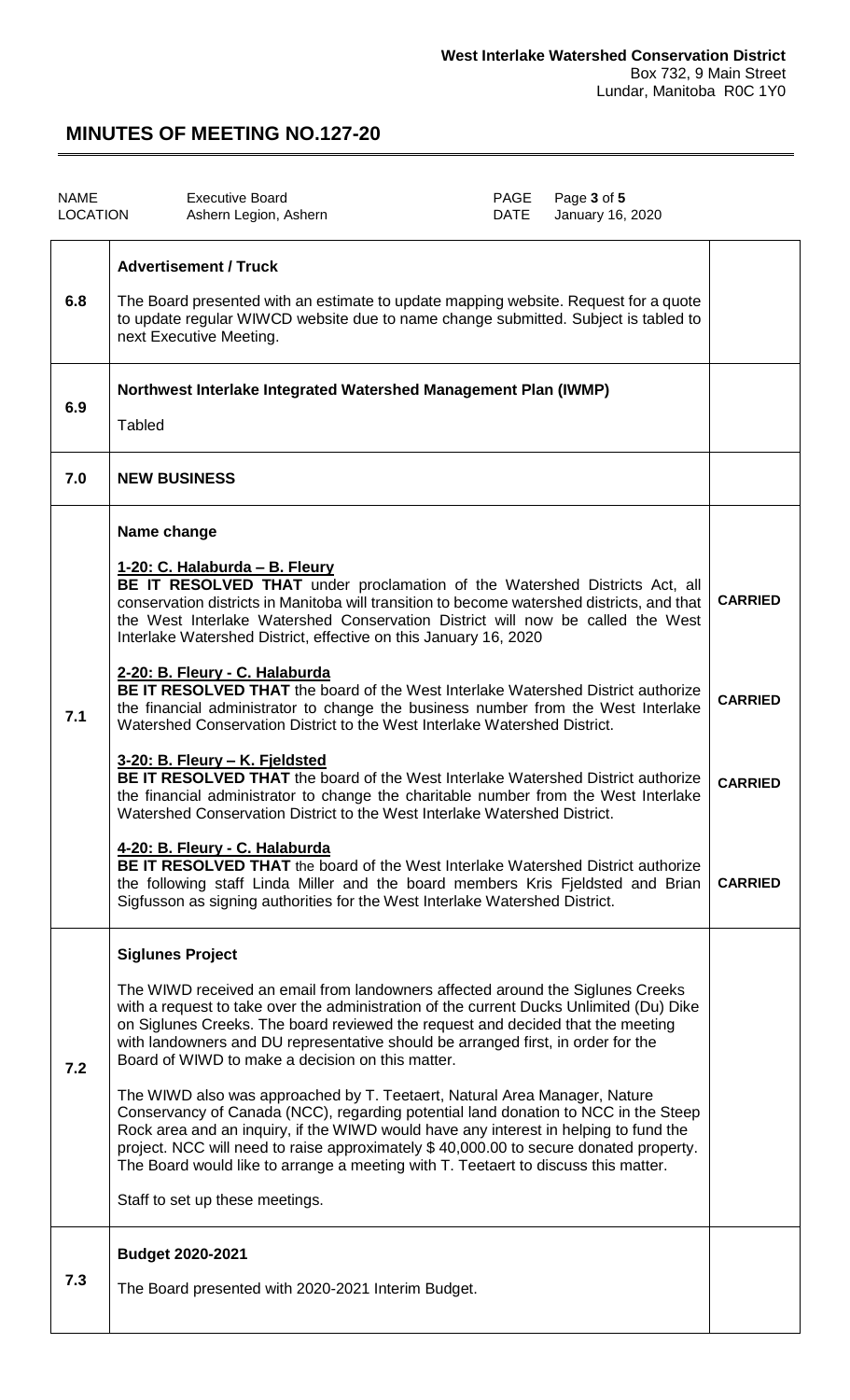| <b>NAME</b><br><b>LOCATION</b> | <b>Executive Board</b><br>Page 4 of 5<br>PAGE<br><b>DATE</b><br>January 16, 2020<br>Ashern Legion, Ashern                                                                                                                                                                                                                                                                                                                                                                                                           |                |
|--------------------------------|---------------------------------------------------------------------------------------------------------------------------------------------------------------------------------------------------------------------------------------------------------------------------------------------------------------------------------------------------------------------------------------------------------------------------------------------------------------------------------------------------------------------|----------------|
|                                | 5-20: B. Fleury - C. Halaburda<br>BE IT RESOLVED THAT the board approved 2020-2021 Interim Budget as<br>presented.                                                                                                                                                                                                                                                                                                                                                                                                  | <b>CARRIED</b> |
| 7.4                            | Logo<br>The Board presented with a new Logo for the Manitoba Association of Watersheds<br>(formerly MCDA) and with an inquiry to adopt this logo to achieve consistent look for<br>all watershed districts or to indicate that the WIWD is a member of Manitoba<br>Association of Watersheds.<br>6-20: B. Fleury - K. Fjeldsted<br>BE IT RESOLVED THAT the board approved to adopt a text under the WIWD Logo:<br>"A member of Manitoba Association of Watersheds" to display it on letterhead and<br>applications. | <b>CARRIED</b> |
| 8.0                            | <b>REPORTS</b>                                                                                                                                                                                                                                                                                                                                                                                                                                                                                                      |                |
| 8.1                            | Chairperson<br>N/A                                                                                                                                                                                                                                                                                                                                                                                                                                                                                                  |                |
| 8.2                            | <b>MCDA Rep Report</b><br><b>NA</b>                                                                                                                                                                                                                                                                                                                                                                                                                                                                                 |                |
| 8.3                            | <b>Manager Report</b><br>N/A                                                                                                                                                                                                                                                                                                                                                                                                                                                                                        |                |
| 8.4                            | <b>Watershed Planner Report</b><br>N/A                                                                                                                                                                                                                                                                                                                                                                                                                                                                              |                |
| 9.0                            | <b>IN CAMERA DISCUSSION</b><br>N/A                                                                                                                                                                                                                                                                                                                                                                                                                                                                                  |                |
| 10.0                           | <b>CORRESPONDENCE</b><br>$\triangleright$ Email from S. Dillabough regarding upcoming webinar Watershed District<br>Program Policy Manual, on Tuesday, January 28, 2020 from 10:30am - 12:00<br>pm. L. Finney and L. Miller to be registered for the webinar.<br>> Lake Manitoba Basin, an Integrated Lake Basin Management Plan prepared by<br>the Strategic Community Consulting.                                                                                                                                 |                |
| 11.0                           | <b>NEXT MEETING:</b><br>To be announced at the Annual General Meeting                                                                                                                                                                                                                                                                                                                                                                                                                                               |                |